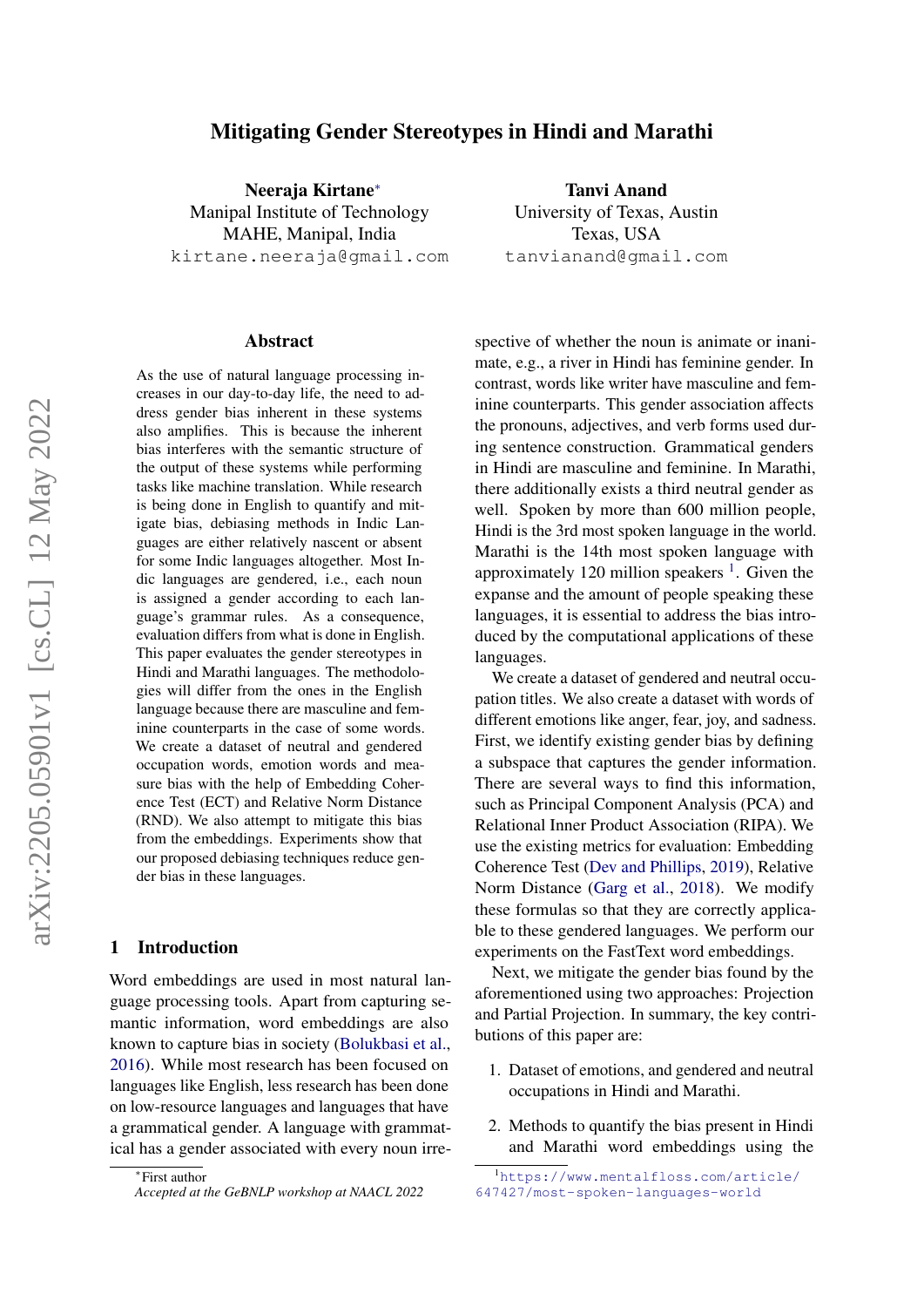above dataset.

3. Mitigate the bias through existing debiasing techniques.

# 2 Related work

Previous work to quantify and measure bias was done by [Bolukbasi et al.](#page-5-0) [\(2016\)](#page-5-0). They tried to find out a gender subspace by using gender-definition pairs. They proposed a hard de-biasing method that identifies the gender subspace and tries to remove its components from the embeddings.

The maximum amount of research on gender bias is being done in English, which is not gendered [\(Stanczak and Augenstein,](#page-5-3) [2021\)](#page-5-3). Languages like Spanish or Hindi have a grammatical gender, i.e., every noun is assigned a gender. [Zhou et al.](#page-5-4) [\(2019\)](#page-5-4) was one of the first papers to examine bias in languages with grammatical gender like French and Spanish. They used a modified version of the Word Embedding Association Test (WEAT) [\(Caliskan](#page-5-5) [et al.,](#page-5-5) [2017\)](#page-5-5) to quantify the bias.

[Sun et al.](#page-5-6) [\(2019\)](#page-5-6) suggested mitigation techniques to remove gender bias like data augmentation, gender-swapping, and hard de-biasing according to the downstream task in NLProc.

Being low-resource languages, there is less research done in languages like Hindi and Marathi. Previous work in Indic Languages was done by [Pu](#page-5-7)[jari et al.](#page-5-7) [\(2019\)](#page-5-7) where they built an SVM classifier to identify the bias and classify it. The problem with this method is that it needs a labeled gender dataset beforehand to train the classifier. Recent work by [Ramesh et al.](#page-5-8) [\(2021\)](#page-5-8) tries to find out bias in English-Hindi machine translation. They implement a modified version of the TGBI metric based on grammatical considerations for Hindi. TGBI metric is used to detect and evaluate gender bias in Machine Translation systems. [Malik et al.](#page-5-9) [\(2021\)](#page-5-9) measure Hindi specific societal biases like religion bias and caste bias along with gender bias.

### 3 Data

In [Bolukbasi et al.](#page-5-0) [\(2016\)](#page-5-0), the authors have compiled a list of professions in English and tried to find bias in them. Similarly, we compile a list of 166 professions, each in Hindi and Marathi languages. We split the professions into two parts, first is gender-neutral  $P_{neu}$  and the other is gendered  $P_{gen}$ . Similarly, we create a list of words of different emotions similar to the one in [Kiritchenko](#page-5-10)

[and Mohammad](#page-5-10) [\(2018\)](#page-5-10) in Hindi and Marathi languages. The emotions are broadly classified into four types: anger, fear, joy, and sadness.

We have verified this data with the help of 5 independent native speakers of these languages. We also create pair of feminine and masculine seed word pairs in both the languages to identify the gender subspace. For example: queen, king. We call them target words  $T$ . Target words for Hindi Language is shown in figure [1.](#page-1-0) The dataset is available here [2](#page-1-1)

<span id="page-1-0"></span>

Figure 1: Example of seed words in Hindi and their English translation

We test the bias on our data using FastText embeddings. FastText is a word embedding method that extends the word2vec model. Instead of learning vectors for words directly, FastText represents each word as an n-gram of characters. This helps capture the meaning of shorter words and allows the embeddings to understand suffixes and prefixes. A skip-gram model is trained to learn the embeddings once the word has been represented using character n-grams [\(Bojanowski et al.,](#page-5-11) [2016\)](#page-5-11).

Morphology is the field of linguistics that studies the internal structure of words. Morphologically rich languages refer to languages that contain a substantial amount of grammatical information [\(Comrie,](#page-5-12) [1999\)](#page-5-12). Indic languages are morphologically rich because of the existence of a large number of different word forms. FastText embeddings are the best choice for Indian Languages as they are capable of capturing and integrating sub-word information using character n-gram embeddings

<span id="page-1-1"></span><sup>2</sup>[https://github.com/neeraja1504/](https://github.com/neeraja1504/GenderBias_corpus) [GenderBias\\_corpus](https://github.com/neeraja1504/GenderBias_corpus)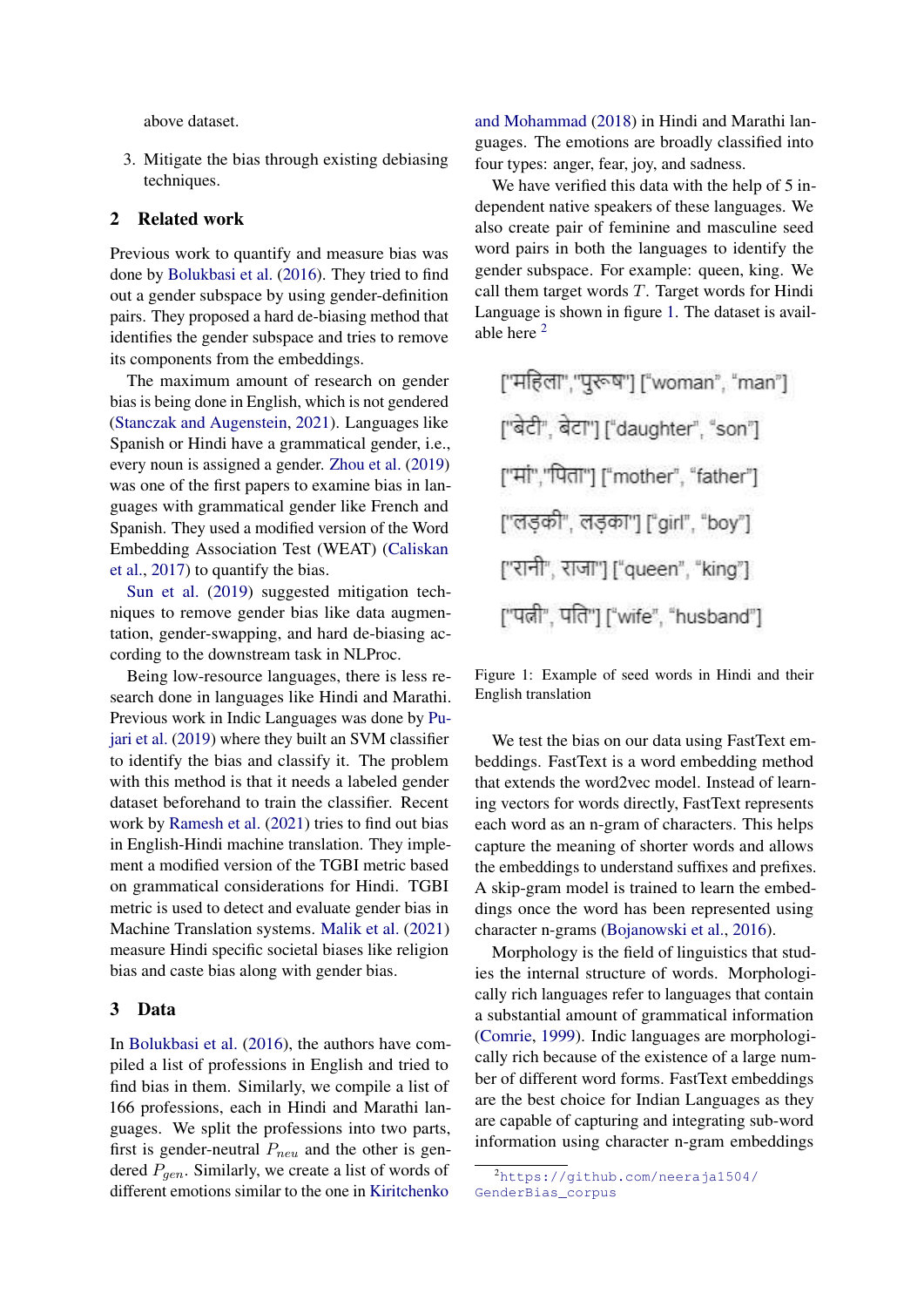during training [\(Kunchukuttan et al.,](#page-5-13) [2020\)](#page-5-13).

# 4 Methodology

# 4.1 Bias Statement

Various definitions of bias exist and vary in research as explained in the paper [\(Blodgett et al.,](#page-4-0) [2020\)](#page-4-0). Our work focuses on stereotypical associations between masculine and feminine gender and professional occupations and emotions in Fast-Text word embeddings. The classic example of "He is a doctor" and "She is a nurse" comes into play here. It is especially harmful to the representation of minority communities, since these stereotypes often end up undermining these communities [\(Moss-Racusin et al.,](#page-5-14) [2012\)](#page-5-14). Downstream NLP applications learn from these stereotypes, and the risk of discrimination on the basis of gender in this case keeps seeping further into the system.

Our work tries to de-correlate gender with occupation and emotions, which will help reduce bias in these systems.

# 4.2 Quantifying bias for Occupations and Emotions

We use the following methods to quantify the bias before and after debiasing.  $M_{gen}$  is used for gendered attributes like gendered occupations.  $M_{neu}$  is used for neutral attributes like emotions and neutral occupations. We use these two different methods because our data has two different parts — gendered and neutral.

#### **4.2.1 For neutral occupations:**  $M_{neu}$

1. ECT-n: [Dev and Phillips](#page-5-1) [\(2019\)](#page-5-1) use this test to measure bias. We use the target word pairs T, and the neutral attributes list  $P_{neu}$ . We separate the target word pairs into masculine and feminine-targeted words respectively. For each of the pairs  $\vec{mi}$ ,  $\vec{fi}$  in T we create two means  $\vec{a}$  and  $\vec{a}$ .

<span id="page-2-1"></span>
$$
\vec{a1} = \frac{1}{|M|} \sum_{\vec{m} \in M} \vec{m} \tag{1}
$$

$$
\vec{a2} = \frac{1}{|F|} \sum_{\vec{f} \in F} \vec{f} \tag{2}
$$

<span id="page-2-2"></span> $M$  are masculine word embeddings,  $F$  are feminine word embeddings of the target word pairs T. We then create two arrays, one with the cosine similarity between the neutral word embeddings and  $\vec{a}$ , the other with the neutral word embeddings and  $\vec{a2}$ . We calculate the Spearman correlation between the rank orders of these two arrays found. Spearman rank correlation is a non-parametric test that is used to measure the degree of association between two variables. Higher the correlation, the less the bias. The range of the correlation is  $[-1, 1]$ . Ideally, the correlation should be equal to one as the professions or emotions should not depend upon gender. Debiasing should bring the value closer to one.

2. RND-n: Relative Norm Distance was first used by [Garg et al.](#page-5-2) [\(2018\)](#page-5-2). It captures the relative strength of the association of a neutral word with respect to two groups. As shown in equation [3](#page-2-0) we average the masculine and feminine-targeted words in  $M$ ,  $F$  in  $T$  respectively. For every attribute,  $\vec{p}$  in  $P_{neu}$ , emotions we find the norm of the average of the target words and the attribute  $\vec{p}$ . The higher the value of the relative norm, the more biased our professions and emotions are. Debiasing should reduce this value and bring it closer to zero.

<span id="page-2-0"></span>
$$
\sum_{\vec{p} \in P_{neu}} (||avg(M) - \vec{p}||_2 - ||avg(F) - \vec{p}||_2)
$$
\n(3)

#### **4.2.2** For gendered occupations:  $M_{gen}$

1. **ECT-g**: We use the target word pairs  $T$  and the gendered professions list  $P_{gen}$ . Using  $\vec{a}$ 1 found in equation [1](#page-2-1) and  $a\overline{2}$  found in equation [2.](#page-2-2)  $P_{gen}$  has masculine and feminine profession word pairs. We create two arrays, one with cosine similarity of masculine profession word embeddings and  $\vec{a}$ . The other with the cosine similarity of feminine profession word embeddings and  $\vec{a2}$ . We calculate the Spearman correlation of the rank of these two arrays.

Ideally, there should be a high correlation between these arrays. The masculine profession words' cosine similarity with masculine target words should equal feminine profession words' cosine similarity with feminine target words. The range of the correlation is  $[-1, 1]$ . Higher the correlation, the less the bias. Debiasing should bring the value closer to one.

2. RND-g: As shown in equation [4](#page-3-0) we average the masculine and feminine-targeted words in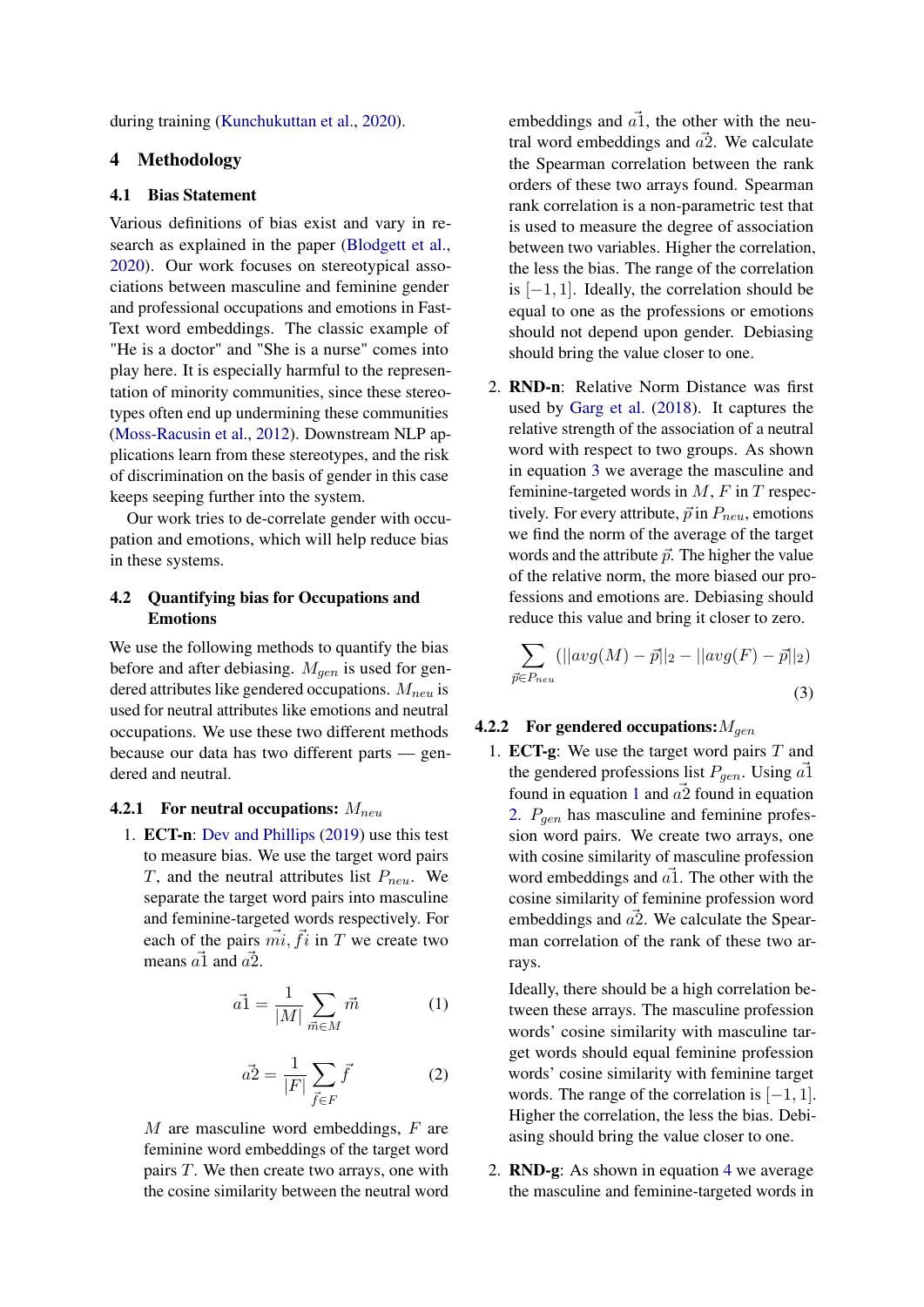<span id="page-3-1"></span>

| Emotion        | Metrics(%) | <b>Baseline</b> | Projection |             | Partial Projection |             |
|----------------|------------|-----------------|------------|-------------|--------------------|-------------|
|                |            |                 | <b>PCA</b> | <b>RIPA</b> | <b>PCA</b>         | <b>RIPA</b> |
| Anger          | ECT        | 57.2            | 94.5       | 38.1        | 99.1               | 99.0        |
|                | <b>RND</b> | 2.0             | 1.1        | 0.4         | 0.7                | 0.3         |
| Fear           | <b>ECT</b> | 86.8            | 97.8       | 77.4        | 99.4               | 98.9        |
|                | <b>RND</b> | 2.6             | 1.2        | 0.3         | 0.8                | 0.2         |
| Joy            | <b>ECT</b> | 75.2            | 96.1       | 81.1        | 99.5               | 99.2        |
|                | <b>RND</b> | 2.5             | 1.2        | 0.5         | 0.8                | 0.3         |
| <b>Sadness</b> | <b>ECT</b> | 63.1            | 88.4       | 56.1        | 99.4               | 98.3        |
|                | <b>RND</b> | 3.8             | 1.7        | 0.7         | 0.9                | 0.4         |

<span id="page-3-2"></span>Table 1: Hindi Emotion Results (Principal Component Analysis (PCA), Relational Inner Product Association (RIPA))

| Emotion | Metrics(%) | <b>Baseline</b> | Projection |             | Partial Projection |             |
|---------|------------|-----------------|------------|-------------|--------------------|-------------|
|         |            |                 | <b>PCA</b> | <b>RIPA</b> | <b>PCA</b>         | <b>RIPA</b> |
| Anger   | <b>ECT</b> | 37.9            | 58.2       | 52.7        | 96.1               | 93.9        |
|         | <b>RND</b> | 0.61            | 0.53       | 0.10        | 0.33               | 0.09        |
| Fear    | <b>ECT</b> | 72.6            | 74.0       | 71.2        | 96.4               | 93.6        |
|         | <b>RND</b> | 0.50            | 0.41       | 0.11        | 0.29               | 0.08        |
| Joy     | <b>ECT</b> | 57.3            | 76.2       | 58.2        | 93.4               | 92.5        |
|         | <b>RND</b> | 0.60            | 0.61       | 0.13        | 0.39               | 0.11        |
| Sadness | <b>ECT</b> | 69.6            | 80.2       | 68.9        | 99.1               | 96.9        |
|         | <b>RND</b> | 0.42            | 0.37       | 0.08        | 0.25               | 0.07        |

Table 2: Marathi Emotion Results

 $M, F$  in  $T$ , respectively. For every attribute pair  $\vec{p}$  and  $\vec{p}$  in  $P_{gen}$  we find the norm of the average of the masculine target words and  $\vec{p1}$ , feminine target words and  $\vec{p2}$ . The higher the value of the relative norm, the more biased the professions are. Debiasing should reduce this value and bring it closer to zero.

$$
\sum_{p\vec{1}, p\vec{2}\in P} (||avg(M) - \vec{p1}||_2 - ||avg(F) - \vec{p2}||_2)
$$
\n(4)

### 4.3 Debiasing techniques

### 4.3.1 Finding out the gender subspace

We need a vector  $\vec{v}_b$  that represents the gender direction. We find this in the following ways: using RIPA and PCA.

1. RIPA: [Ethayarajh et al.](#page-5-15) [\(2019\)](#page-5-15) first used this subspace to capture gender information. We define a bias vector  $\vec{v}_b$  which defines the gender direction. Given the target set  $T$  containing masculine and feminine words, for each  $T_j$  in T, we find out  $T_f - T_m$  and stack them to create an array.  $T_f$  is the feminine word

embedding,  $T_m$  is the masculine word embedding. We find the first principal component using Principal Component Analysis (PCA) of the array found above. This component captures the gender information of the given embeddings.

<span id="page-3-0"></span>2. **PCA**: In this method, given  $T$ , we find out the average  $a$  of the masculine and feminine word embeddings for each given pair. We then compute  $T_f - a$  and  $T_m - a$  for each  $T_i$  in T. We stack them into an array and find out the first component using the PCA of the above array.

# 4.3.2 Debiasing methods

[Bolukbasi et al.](#page-5-0) [\(2016\)](#page-5-0) used Hard Debiasing to mitigate bias. However, in [Gonen and Goldberg](#page-5-16) [\(2019\)](#page-5-16), they show how this method is ineffective in debiasing the embeddings. Here we use more straightforward methods to debias our data.

1. Projection: One way to remove bias is to make all the vectors orthogonal to the gender direction. Therefore, we remove the component of  $\vec{v}_b$  from all the vectors. This ensures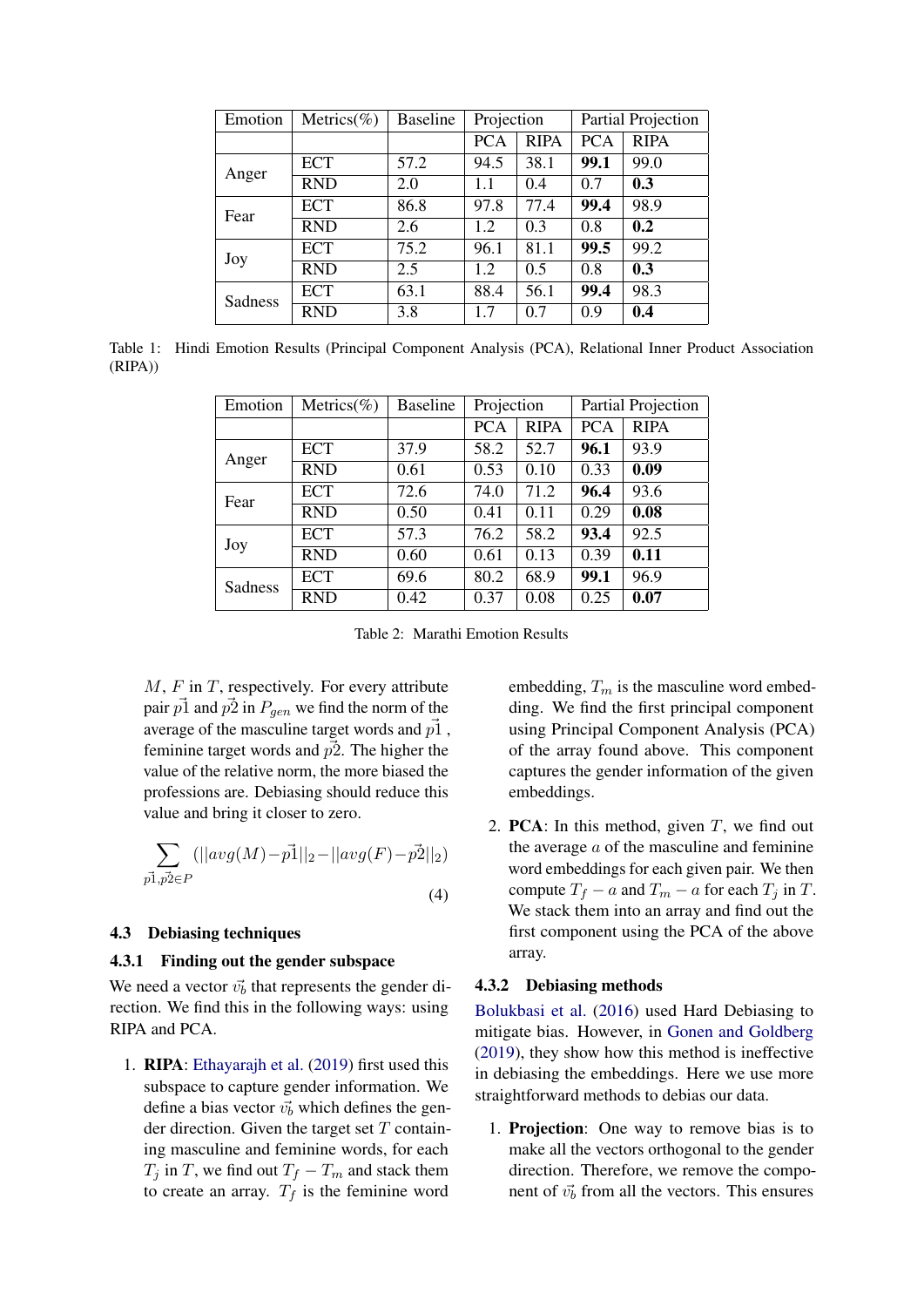<span id="page-4-2"></span>

| Metric  | Base | Projection |             | Partial Proj. |             |
|---------|------|------------|-------------|---------------|-------------|
| $(\%)$  |      | <b>PCA</b> | <b>RIPA</b> | <b>PCA</b>    | <b>RIPA</b> |
| ECT-n   | 86.0 | 95.6       | 81.4        | 99.7          | 98.9        |
| RND-n   | 40.4 | 19.3       | 6.2         | 10.9          | 6.2         |
| $ECT-g$ | 69   | 71.4       | 85.7        | 90.4          | 88.0        |
| $RND-g$ | 1.79 | 1.81       | 1.79        | 1.52          | 1.70        |

Table 3: Results for Hindi occupations. RND-g is not in % for better readability

<span id="page-4-3"></span>

| Metric   | Base | Projection |             | Partial Proj |             |
|----------|------|------------|-------------|--------------|-------------|
| $(\%)$   |      | <b>PCA</b> | <b>RIPA</b> | <b>PCA</b>   | <b>RIPA</b> |
| ECT-n    | 51.4 | 60.6       | 53.6        | 99.7         | 96.5        |
| $RND-n$  | 3.1  | 3.0        | 3.0         | 01.8         | 0.5         |
| $ECT-g $ | 42.5 | 21.5       | 23.8        | 64.2         | 76.2        |
| $RND-g$  | 2.58 | 2.50       | 2.54        | 2.02         | 1.97        |

Table 4: Results for Marathi occupations. RND-g is not in % for better readability

that there is no component along the gender direction.

$$
\vec{w} = \vec{w} - (\vec{w} \cdot \vec{v_b})\vec{v_b}
$$
 (5)

2. Partial Projection: One problem with the debiasing using linear projection is that it changes some word vectors which are gendered by definition, e.g., king, queen. Let  $\mu = \frac{1}{n}$  $\frac{1}{m}\sum_{j=1}^{m}\mu j$  where  $\mu j = \frac{1}{|T|}$  $\frac{1}{|T_j|}\sum_{t\in T_j} t$  be the mean of a target pair. Here m is the length of T. We suggest the new vector as shown in equation [6.](#page-4-1) This is similar to the linear projection approach, but instead of zero magnitude along the gender direction, we project a magnitude of constant  $\mu$  along with it. This adds a constant to the debiasing term.

$$
\vec{w} = \vec{w} - (\vec{w} \cdot \vec{v_b})\vec{v_b} + \mu \tag{6}
$$

# 5 Results and Discussion

Table [1](#page-3-1) and [2](#page-3-2) show results for the emotions in Hindi and Marathi respectively. We observe that anger is the most biased in both languages according to the ECT metric as it has the lowest value. Amongst the debiasing techniques, we see that partial projection with RIPA works the best for the ECT metric and partial projection with PCA works the best for the RND metric.

ECT-n and RND-n are results for neutral occupations, and ECT-g and RND-g are for gendered occupations. Table [3](#page-4-2) shows the results for both

gendered and neutral occupations in Hindi. We see that partial projection We see that for neutral occupations, partial projection with PCA works the best for ECT and partial projection with RIPA works the best for RND. For gendered occupations, we see that partial projection with PCA works the best for both ECT and RND.

Table [4](#page-4-3) shows the results for both gendered and neutral occupations in Marathi. We see that the best results are obtained for neutral occupations with partial projection with PCA for ECT and partial projection with RIPA for RND. For gendered occupations, we see that we get the best results with partial projection with RIPA for ECT and RND.

However, we observe some anomalies in the results when projection debiasing method is used. We hypothesize that completely removing the gender information changes some vectors, which are masculine or feminine, by the grammatical definition of the gender. For example, words like king, grandfather and boy which are masculine by the grammatical definition of gender should preserve their gender information. Hence we note that partial projection performs the best because it has a gender component to it.

# 6 Conclusion and Future work

In this paper, we attempted to find gender stereotypes on occupations and emotions and tried to debias them. Embedding Coherence Test and Relative Norm Distance were used as a bias metric in the gender subspace. The debiasing methods used were projection and partial projection. But we see that partial projection as a debiasing method works the best in most cases.

<span id="page-4-1"></span>Future work could include trying out these techniques on downstream tasks and checking the performance before and after debiasing. The main problem with experimenting on downstream tasks is the availability of datasets in these languages. We would also like to experiment with debiasing contextual embeddings and large language models. Apart from that we would also like to address other types of bias like religion, social and cultural, which are particularly inherent in Hindi and Marathi.

# References

<span id="page-4-0"></span>Su Lin Blodgett, Solon Barocas, Hal Daumé III, and Hanna Wallach. 2020. Language (technology) is